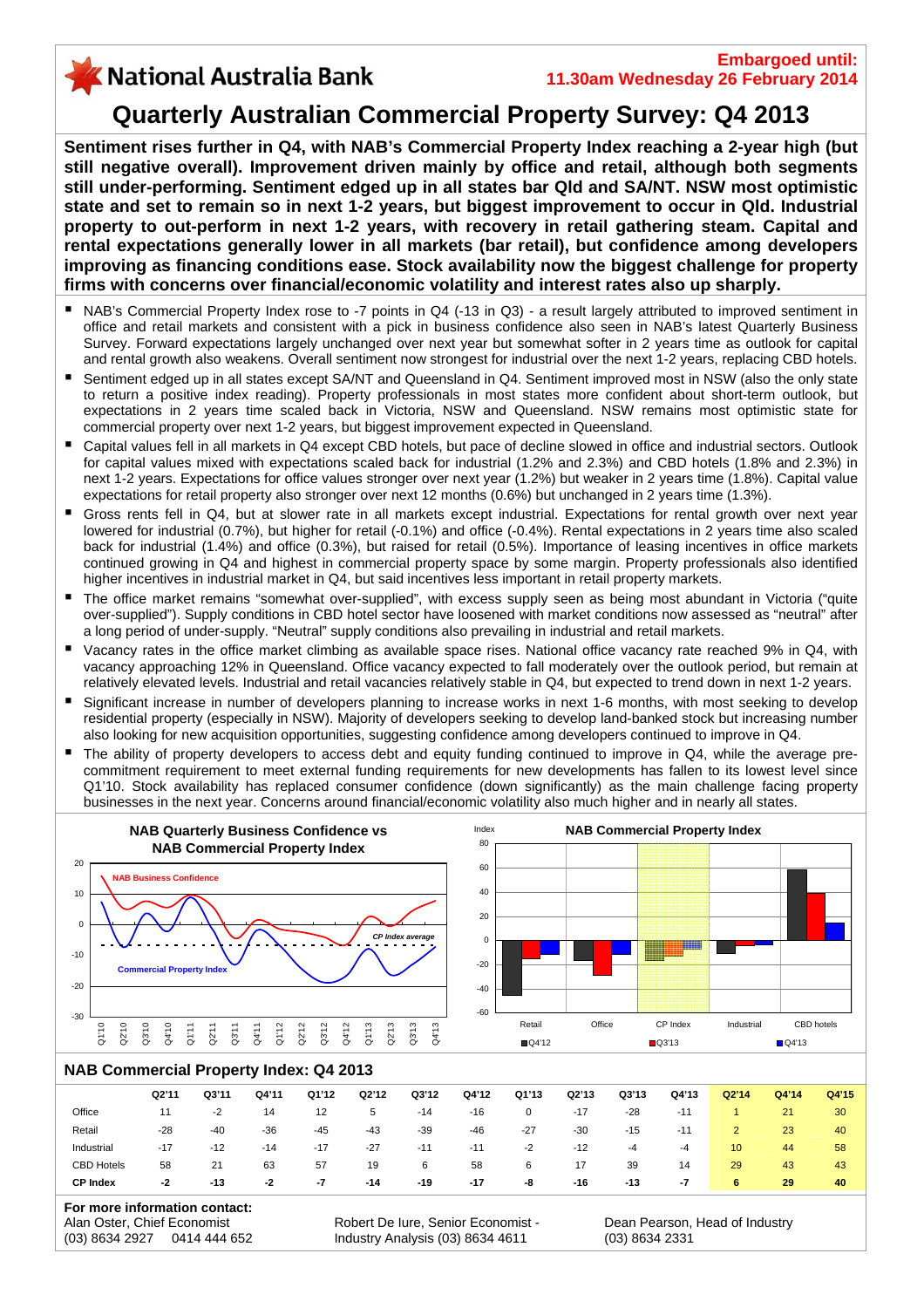### **Commercial Property Market Overview**

NAB Commercial Property Index tracking business confidence up, but at a much lower level.

**NAB Quarterly Business Confidence vs NAB Commercial Property Index** -30 -20 -10  $\epsilon$ 10 20 Q1'10 Q2'10 Q3'10 Q4'10 Q1'11 Q2'11 Q3'11 Q4'11 Q1'12 Q2'12 Q3'12 Q4'12 Q1'13 Q2'13 Q3'13 Q4'13 **NAB Business Confidence Commercial Property Index** *CP Index average*

Forward expectations marginally softer.



Office market sentiment lifts but still negative. Outlook positive, but less so than in Q3.



Sentiment in retail market marginally higher (although still negative) but forward expectations improve.



Sentiment up in retail & office but negative. CBD hotels lower but strongest overall. Industrial to lead in 2 years.



Sentiment negative in all states, except NSW.



NSW the most optimistic state for office property. Queensland lagging and big downward revision in WA.



Retail sentiment negative in all states. Outlook for retail property strongest in Queensland.

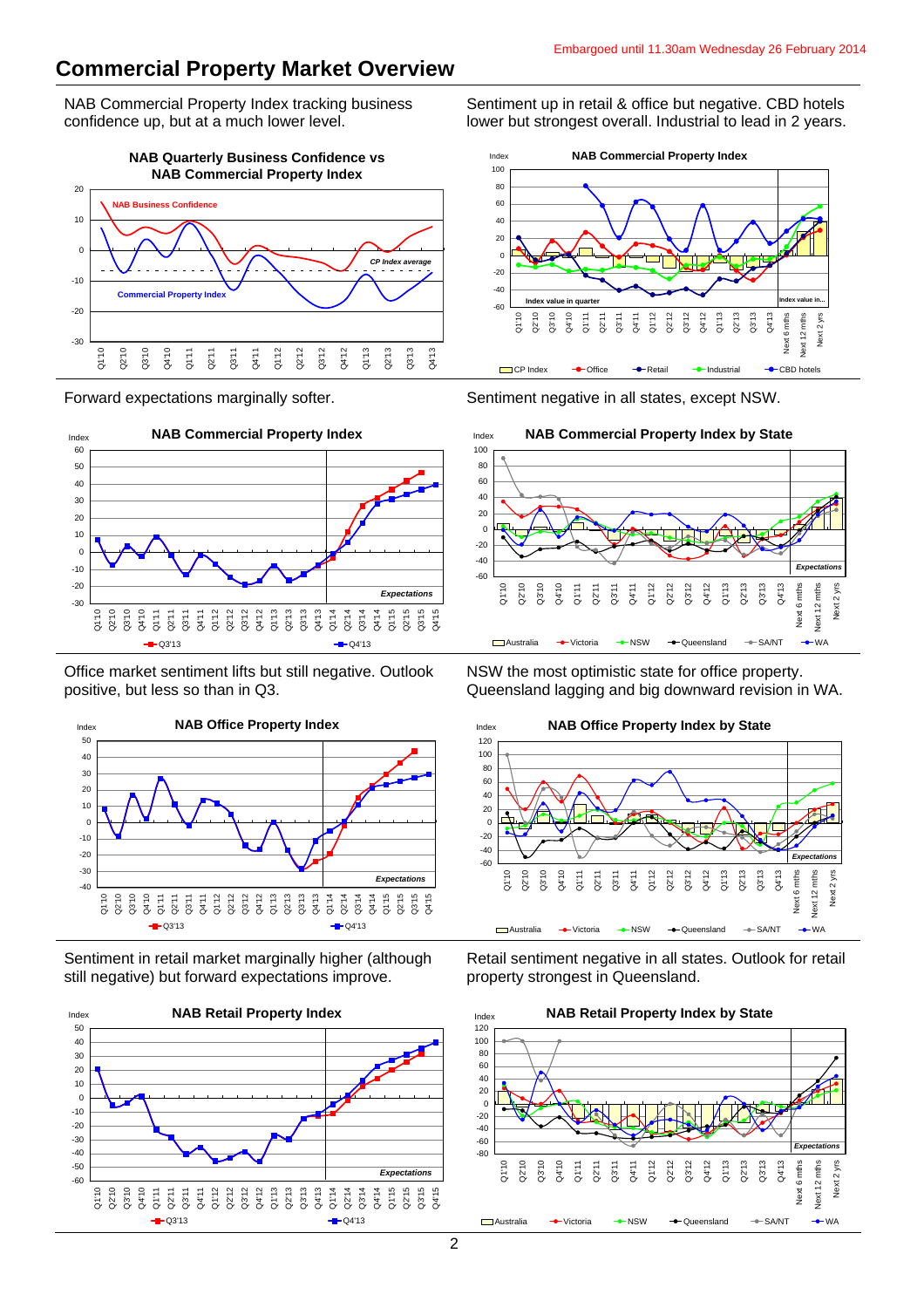Industrial property index stable in Q4 but outlook is notably softer compared to previous survey.



Sentiment in CBD hotel market down sharply and expectations scaled down heavily



CBD hotels only sector reporting capital growth. Positive returns expected for all types of property in next 1-2 years, led by CBD hotels and industrial.



Leasing incentives very important in office market, rising for industrial property but falling for retail.



Sentiment currently weakest in WA but expected to recover strongly in the next 1-2 years.





Industrial and retail property markets more advanced in the cycle, with office market lagging.



Rents still falling in all markets in Q4. Modest returns forecast in next 1-2 years, but expectations weaker than in Q3 in all market segments (except retail).



Over-supply prevalent in office market. Supply conditions and outlook much looser for CBD hotels.

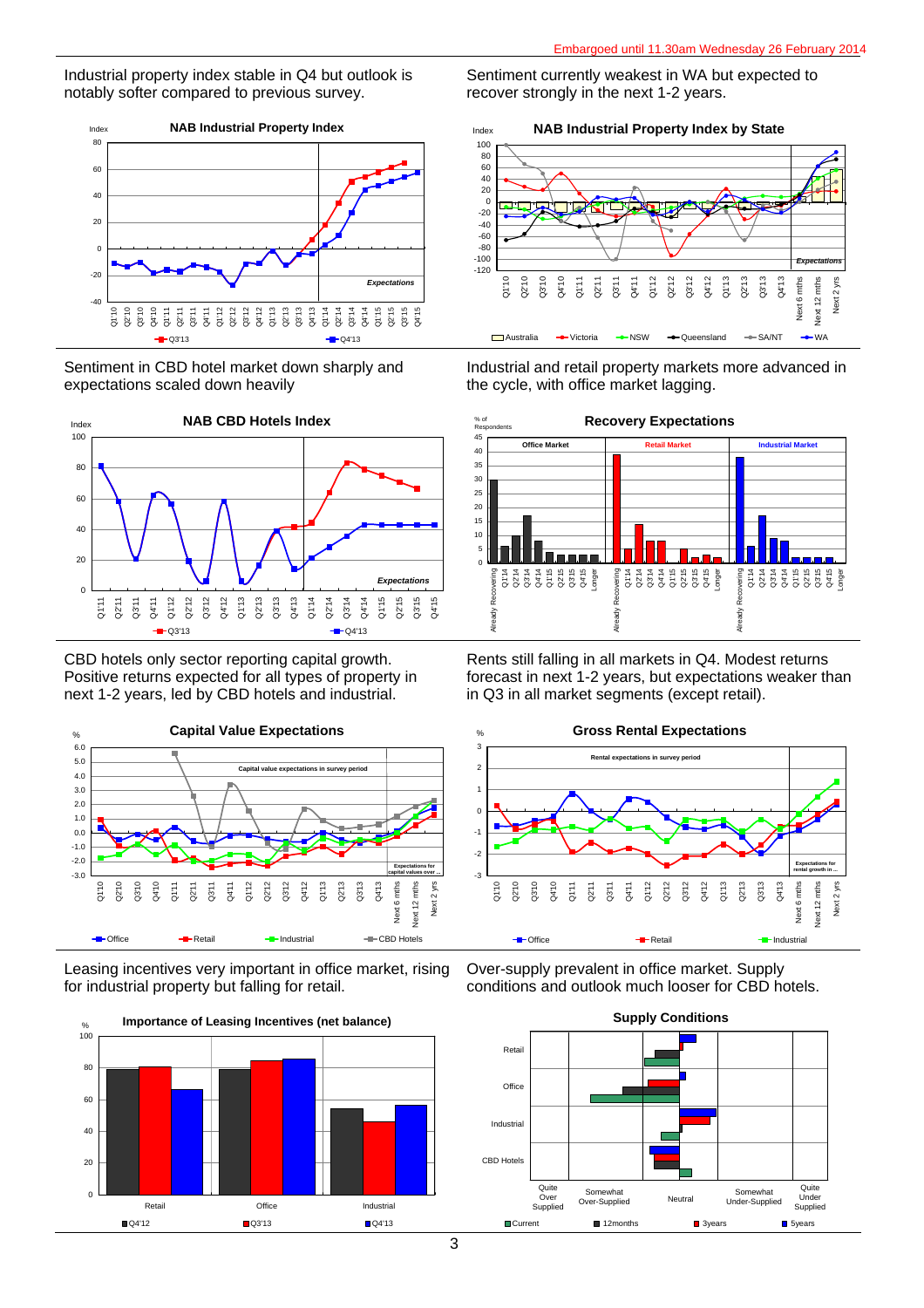Available space growing in the office market and expected to remain high over the next 1-2 years.



More developers looking to build residential and office property in Q4.



Debt and equity funding situation for property developers improved in Q4.



More see stock availability, market volatility & rates as biggest challenges to property businesses next year.



**Critical Challenges over Next 12-months**

There was a big increase in the number of developers planning to commence works in the next 1-6 months.



More developers looking to acquire land, signalling improved confidence in market.



Financing conditions ease further with average precommitment requirements falling. Highest in QLD.



On average, property professionals believe interest rate cutting cycle has come to an end.

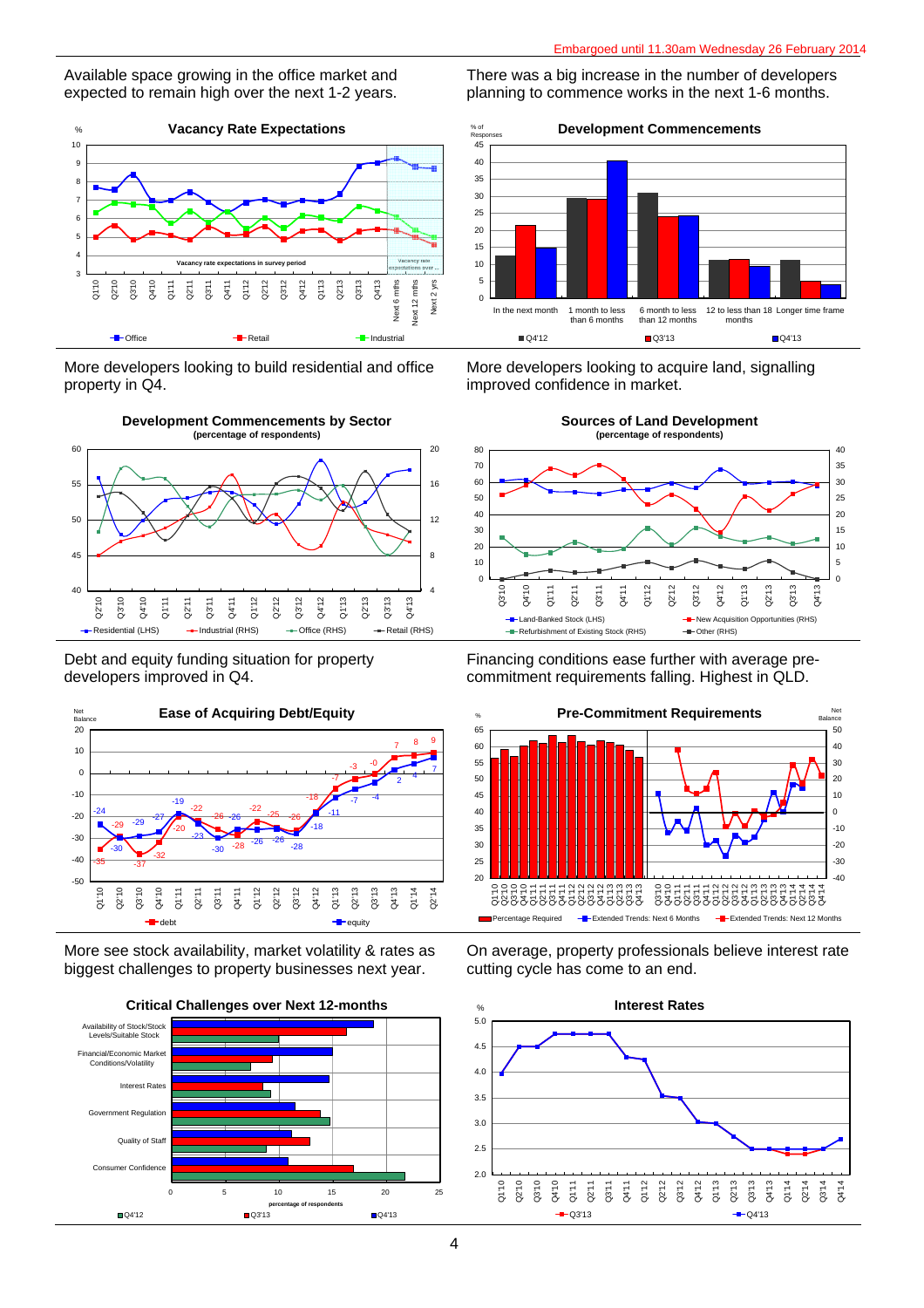### **Office Property Market**

CBD the best performing location for office property in all states, but Suburbs (Victoria) and Fringe (Queensland) also positive.



Capital values fell in Q4 - except NSW and WA.



Leasing incentives important in all state markets, especially Queensland and WA.



Office markets "somewhat over-supplied" in all states bar Victoria ("quite over-supplied).



"A" Grade stock most preferred at national level, led by Victoria. However, "premium" stock most preferred in WA, Queensland and SA/NT.



Pressure on rents significant in all states except NSW.



Vacancy climbed in all states (bar NSW) in Q4, with big increase in QLD. Outlook weaker but trending down.



#### **Office Vacancy Rate Expectations by State**

5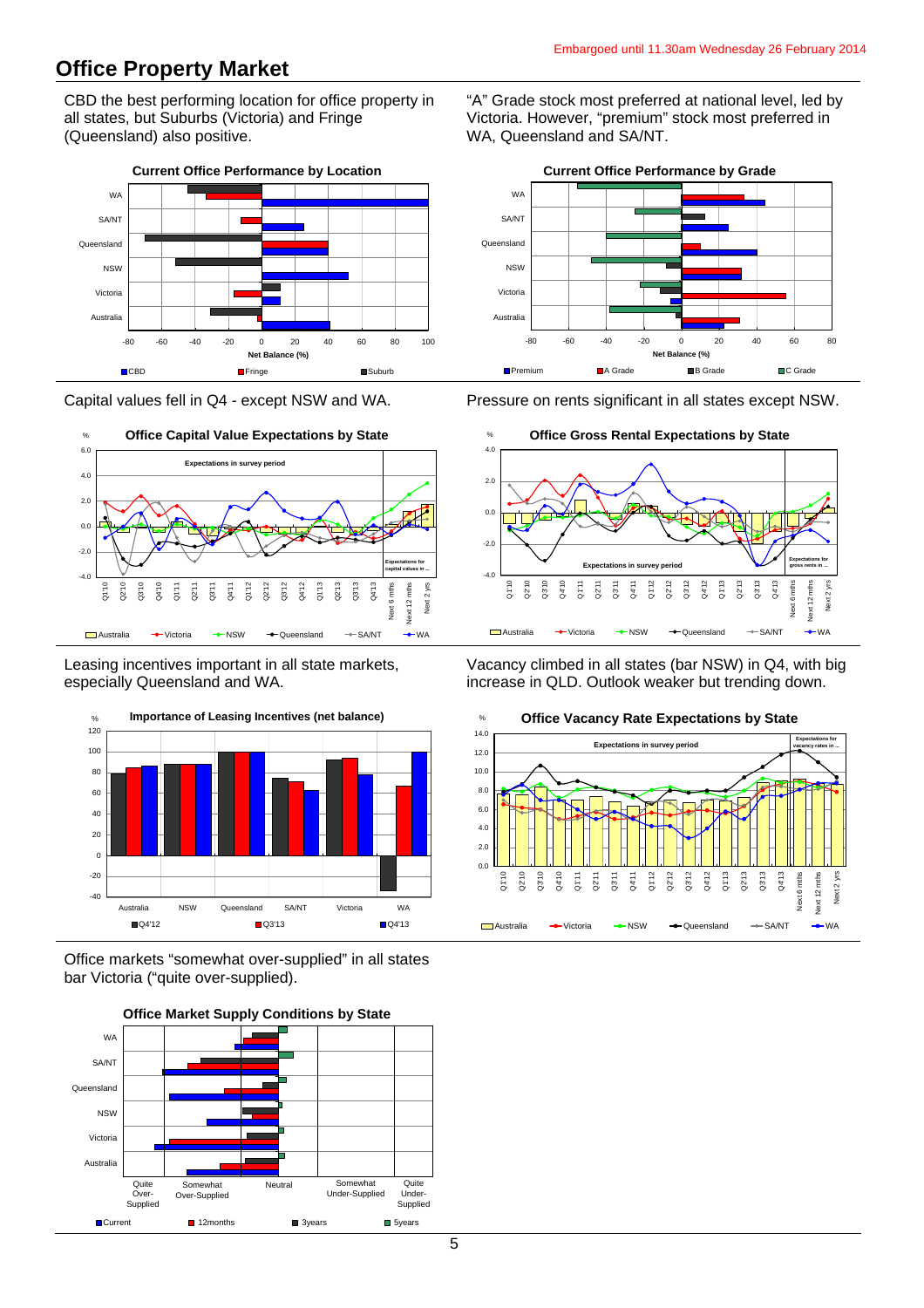Neighbourhood and CBD seen as the best performing retail locations nationally. Bulky goods and Strip the worst. National average hides significant variance in performance profile across states.

Capital returns lower all states with biggest fall in Queensland. Forward expectations weaker with modest rental growth forecast across all states over next 1-2 years. Returns expected to be highest in Queensland.



Rent profile improved in all states in Q4, but still negative across the board. Rents to fall next year in all states bar WA and Queensland. Positive returns anticipated in all states in 2 years (except NSW).



Leasing incentives in the retail property market seen as less important in all states except Queensland and WA. Leasing incentives seen as being most important in Queensland and Victoria.



Retail vacancies up in all states except WA and SA/NT. Vacancy rate to drift down in Victoria, Queensland and SA/NT, but climb in WA and NSW.



Supply conditions in national market "neutral" in Q4, but "somewhat oversupplied" in Victoria and Queensland. Supply shortages emerging in Queensland in 5 years.

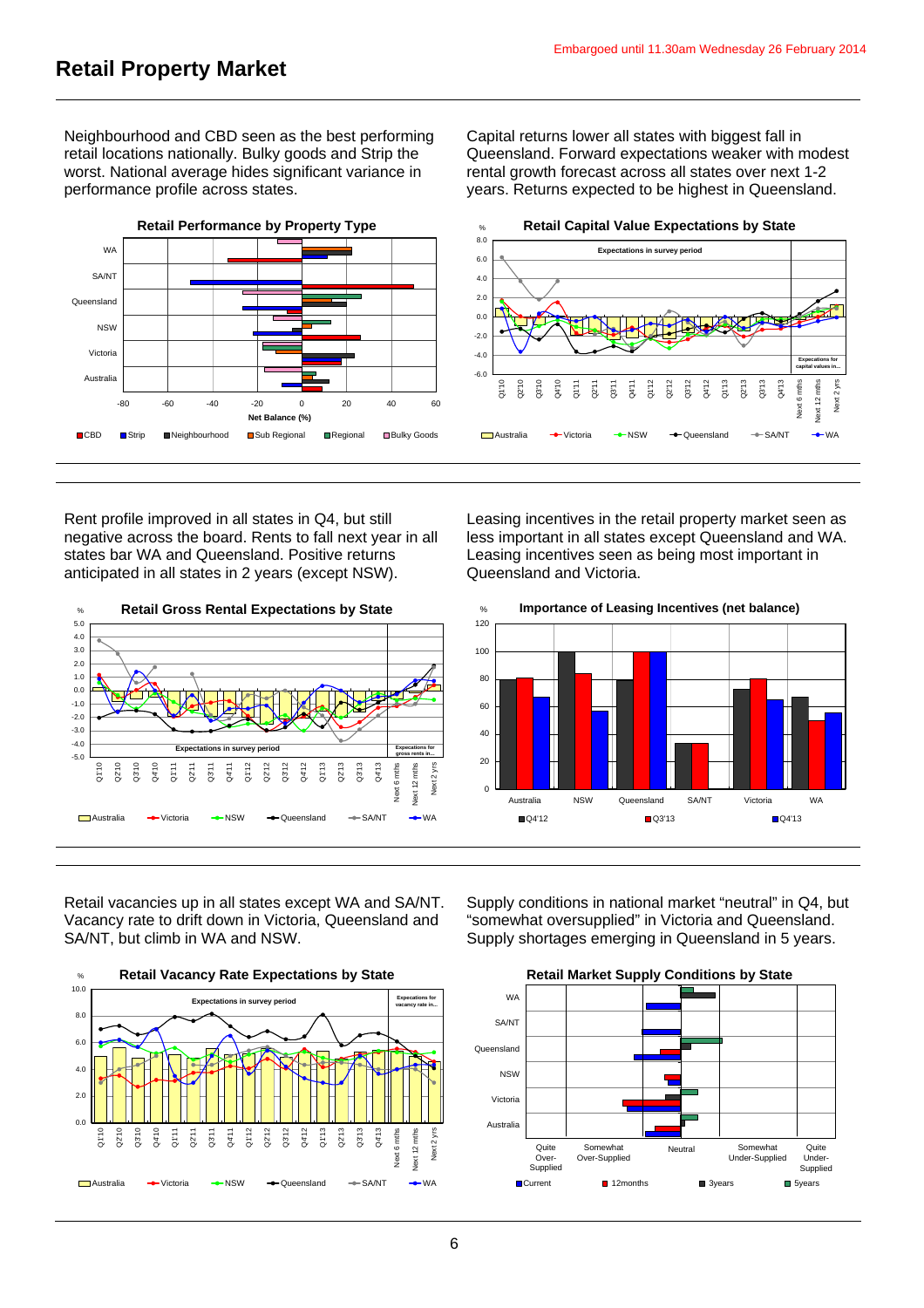Capital value growth negative in all states except NSW in Q4. Outlook for next 1-2 years weaker for all states (bar Queensland). Queensland to out-perform in next 1- 2 years with Victoria lagging.

Industrial rents fell at a faster rate in most states. NSW the only state to report positive income growth in Q4. Expectations revised down, especially in Victoria, with negative returns forecast for the next 2 years.



Leasing incentives in the industrial property market considered to be more important in all states except WA. Incentives highest in Victoria.



National vacancy rate for industrial property down slightly in Q4. Vacancy rates to fall in all states except Victoria over next 1-2 years.





Supply increased significantly in Victoria and WA compared to Q3. Supply shortages to be most apparent in Queensland and SA/NT in the next 3-5 years, but Victorian market to be "somewhat over-supplied".



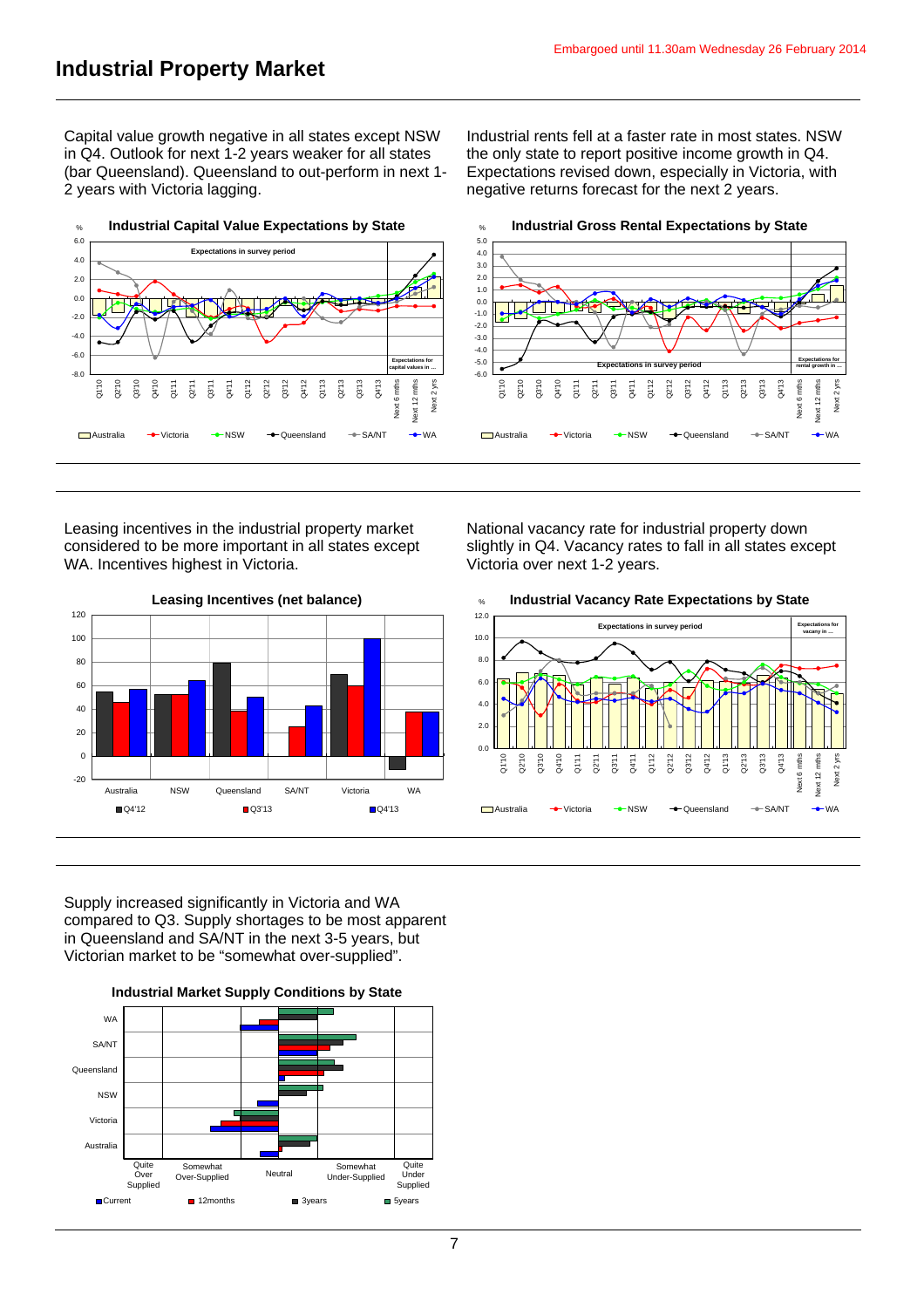Capital values improved in Q4, but expectations have been revised down with more modest growth expected in the next 1-2 years.

Room rate growth slowed in Q4 (as occupancy fell). Expectations for room rate growth also revised down in the next 1-2 years.



revPar growth slower in Q4 and outlook more conservative compared to Q3.



National occupancy decreased sharply in Q4 and expected to remain below average in next 1-2 years.



Demand from business travellers still good albeit lower than in Q3. Demand for rooms to be dominated by domestic leisure travellers in next 6 months.



Supply conditions improve in CBD hotel market. Supply now "neutral" and set to remain "neutral" in the next 5 years, after being "somewhat under-supplied" in Q3.

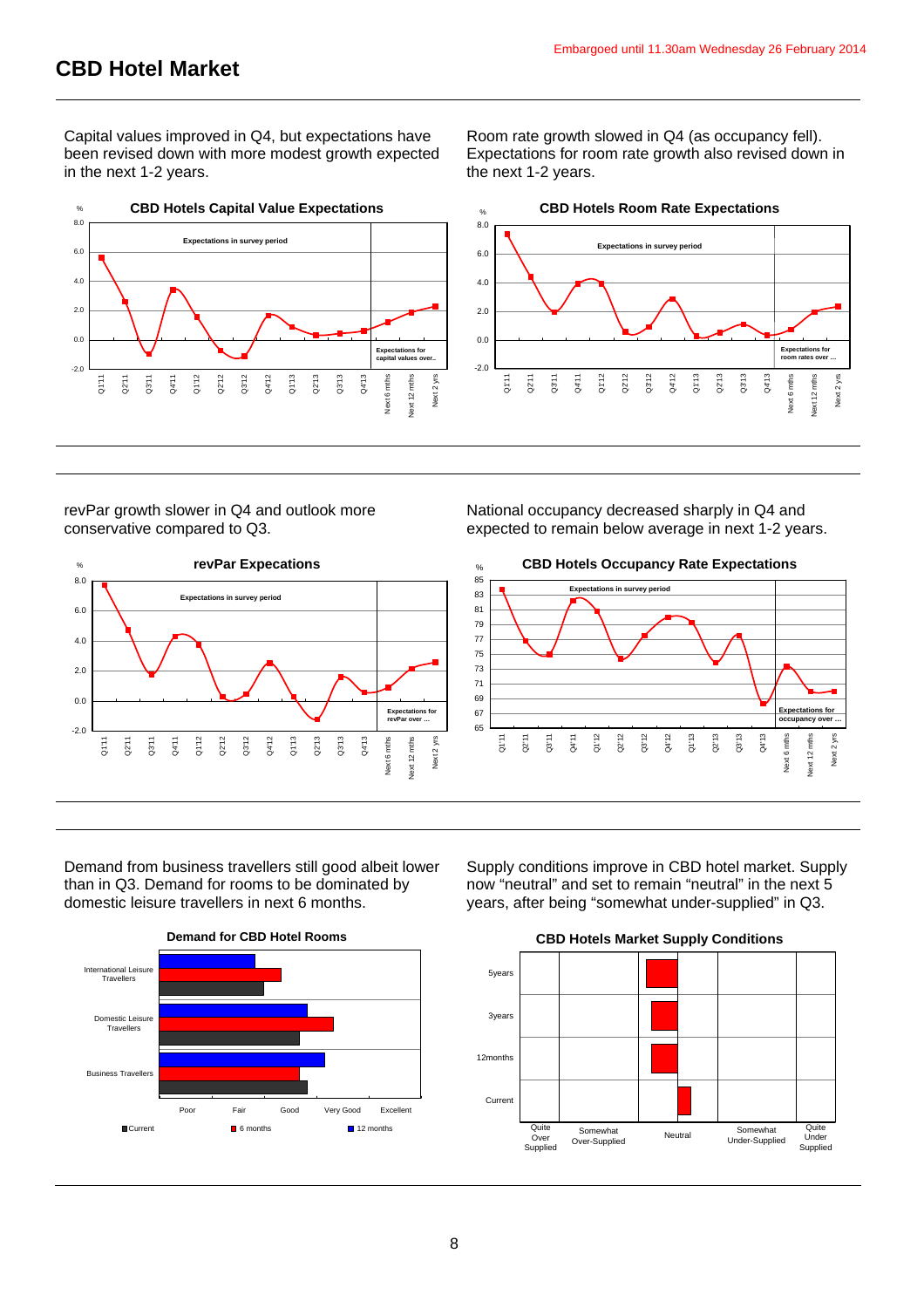# **Tables**

# **Survey Respondents Expectations: Q4 2013**

## **Capital Values (%)**

| <b>OFFICE</b>     | Victoria | <b>NSW</b> | Queensland | <b>WA</b> | SA/NT*        | <b>AUSTRALIA</b> |
|-------------------|----------|------------|------------|-----------|---------------|------------------|
| Q4'13             | $-0.9$   | 0.6        | $-1.2$     | 0.1       | $-0.6$        | $-0.3$           |
| Q2'14             | $-0.4$   | 1.4        | $-0.7$     | $-0.6$    | 0.3           | 0.2              |
| Q4'14             | 1.0      | 2.5        | 0.3        | 0.1       | 0.5           | 1.2              |
| Q4'15             | 1.6      | 3.4        | 1.2        | $-0.2$    | 0.6           | 1.8              |
|                   |          |            |            |           |               |                  |
| <b>RETAIL</b>     | Victoria | <b>NSW</b> | Queensland | <b>WA</b> | SA/NT*        | <b>AUSTRALIA</b> |
| Q4'13             | $-1.2$   | $-0.3$     | $-0.5$     | $-1.0$    | $-0.9$        | $-0.7$           |
| Q2'14             | $-0.6$   | $-0.1$     | 0.3        | $-1.0$    | 0.0           | $-0.2$           |
| Q4'14             | $-0.5$   | $-0.6$     | 0.4        | 0.8       | $-1.0$        | $-0.1$           |
| Q4'15             | 0.4      | $-0.7$     | 1.9        | 0.7       | 1.8           | 0.5              |
|                   |          |            |            |           |               |                  |
| <b>INDUSTRIAL</b> | Victoria | <b>NSW</b> | Queensland | <b>WA</b> | <b>SA/NT*</b> | <b>AUSTRALIA</b> |
| Q4'13             | $-1.3$   | 0.3        | $-0.6$     | $-0.5$    | $-0.6$        | $-0.4$           |
| Q2'14             | $-0.8$   | 0.6        | 0.2        | 0.0       | $-0.3$        | 0.0              |
| Q4'14             | $-0.8$   | 1.7        | 2.4        | 1.1       | 0.5           | 1.2              |
| Q4'15             | $-0.8$   | 2.6        | 4.6        | 2.3       | 1.2           | 2.3              |

## **Gross Rents (%)**

| <b>OFFICE</b>     | Victoria | <b>NSW</b> | Queensland    | <b>WA</b> | SA/NT* | <b>AUSTRALIA</b> |
|-------------------|----------|------------|---------------|-----------|--------|------------------|
| Q4'13             | $-1.1$   | 0.0        | $-2.9$        | $-1.8$    | $-0.9$ | $-1.2$           |
| Q2'14             | $-1.0$   | 0.1        | $-1.6$        | $-1.4$    | $-1.2$ | $-0.9$           |
| Q4'14             | $-0.7$   | 0.5        | $-0.4$        | $-1.1$    | $-0.6$ | $-0.4$           |
| Q4'15             | 0.9      | 1.2        | $0.4^{\circ}$ | $-0.6$    | $-1.8$ | 0.3              |
|                   |          |            |               |           |        |                  |
| <b>RETAIL</b>     | Victoria | <b>NSW</b> | Queensland    | <b>WA</b> | SA/NT* | <b>AUSTRALIA</b> |
| Q4'13             | $-1.3$   | $-0.2$     | $-0.9$        | $-0.5$    | $-1.9$ | $-0.7$           |
| Q2'14             | $-1.2$   | $-0.7$     | $-0.2$        | $-0.3$    | $-1.0$ | $-0.6$           |
| Q4'14             | $-0.5$   | $-0.6$     | $0.4^{\circ}$ | 0.8       | $-1.0$ | $-0.1$           |
| Q4'15             | 0.4      | $-0.7$     | 1.9           | 0.7       | 1.8    | $-0.5$           |
|                   |          |            |               |           |        |                  |
| <b>INDUSTRIAL</b> | Victoria | <b>NSW</b> | Queensland    | <b>WA</b> | SA/NT* | <b>AUSTRALIA</b> |
| Q4'13             | $-2.2$   | 0.3        | $-1.2$        | $-1.0$    | $-0.6$ | $-0.8$           |
| Q2'14             | $-1.8$   | 0.6        | 0.0           | 0.2       | $-0.3$ | $-0.1$           |
| Q4'14             | $-1.5$   | 1.1        | 1.7           | 1.3       | $-0.5$ | 0.7              |
| Q4'15             | $-1.3$   | 2.0        | 2.8           | 1.8       | 0.2    | 1.4              |

## **Vacancy Rates (%)**

| <b>OFFICE</b>     | Victoria | <b>NSW</b> | Queensland | <b>WA</b> | SA/NT* | <b>AUSTRALIA</b> |
|-------------------|----------|------------|------------|-----------|--------|------------------|
| Q4'13             | 8.7      | 8.8        | 11.8       | 7.4       | 8.4    | 9.0              |
| Q2'14             | 9.0      | 8.9        | 12.2       | 8.1       | 8.1    | 9.2              |
| Q4'14             | 8.6      | 8.3        | 11.0       | 8.8       | 8.1    | 9.0              |
| Q4'15             | 7.9      | 8.9        | 9.4        | 8.8       | 9.0    | 8.7              |
|                   |          |            |            |           |        |                  |
| <b>RETAIL</b>     | Victoria | <b>NSW</b> | Queensland | <b>WA</b> | SA/NT* | <b>AUSTRALIA</b> |
| Q4'13             | 5.3      | 5.4        | 6.7        | 3.7       | 4.0    | 5.4              |
| Q2'14             | 5.5      | 5.3        | 6.1        | 4.0       | 4.0    | 5.4              |
| Q4'14             | 5.3      | 5.1        | 5.0        | 4.3       | 4.0    | 5.0              |
| Q4'15             | 4.6      | 5.3        | 4.1        | 4.3       | 3.0    | 4.6              |
|                   |          |            |            |           |        |                  |
| <b>INDUSTRIAL</b> | Victoria | <b>NSW</b> | Queensland | <b>WA</b> | SA/NT* | <b>AUSTRALIA</b> |
| Q4'13             | 7.5      | 6.5        | 7.0        | 5.3       | 6.0    | 6.4              |
| Q2'14             | 7.3      | 5.9        | 6.6        | 5.0       | 6.0    | 6.1              |
| Q4'14             | 7.3      | 5.8        | 5.0        | 4.1       | 5.0    | 5.4              |
| Q4'15             | 7.5      | 5.0        | 4.1        | 3.3       | 5.7    | 5.0              |

*\* Limited sample size*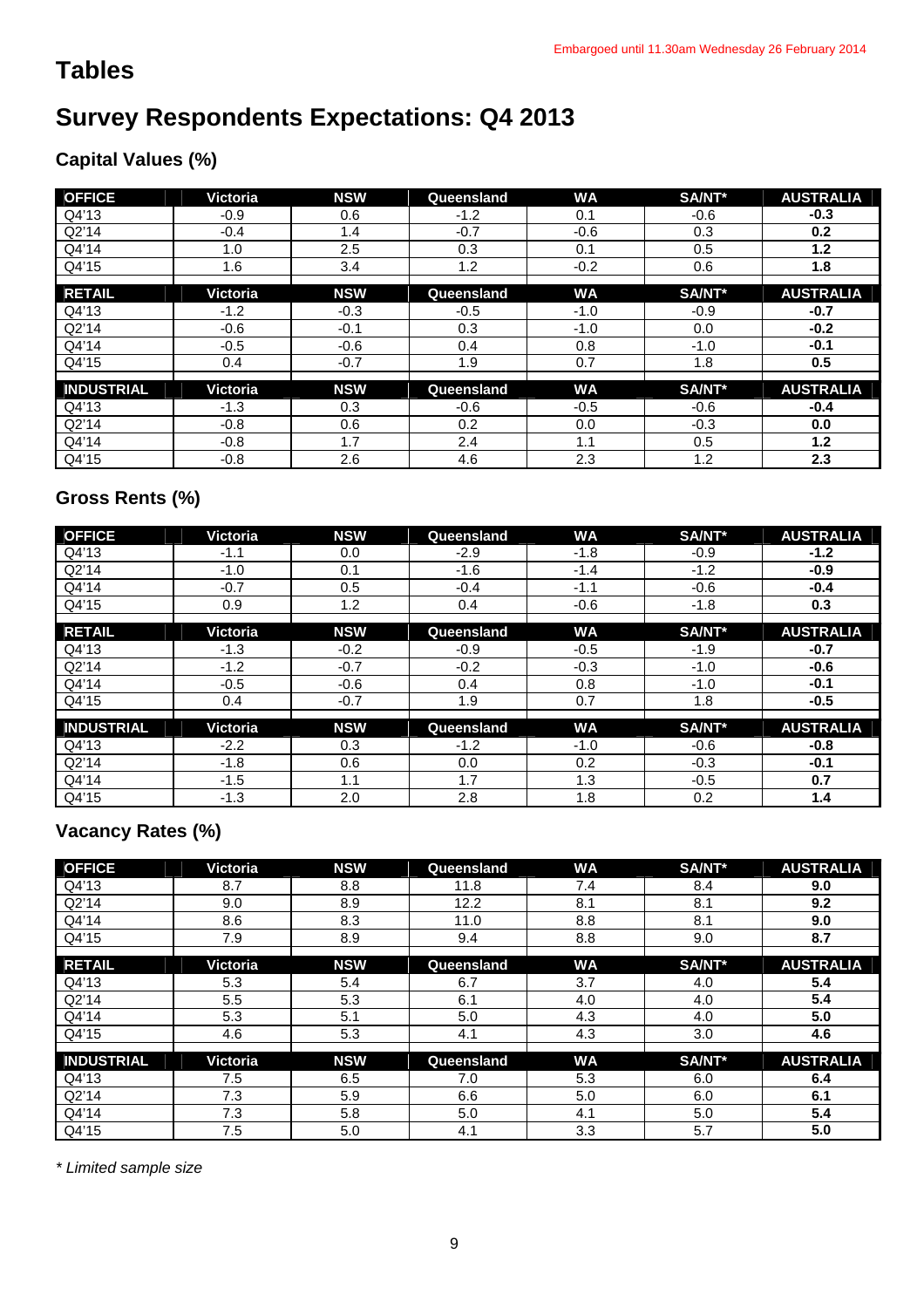# **About the Survey**

In April 2010, NAB launched the inaugural NAB Quarterly Australian Commercial Property Survey with the aim of developing Australia's pre-eminent survey of market conditions in the Commercial Property market.

The large external panel of respondents consisted of Real Estate Agents/Managers, Property Developers, Asset/Fund Managers and Owners/Investors.

Given the large number of respondents who are also directly exposed to the residential market, NAB expanded the survey questionnaire to focus more extensively on the Australian Residential market.

Around 290 panellists participated in the Q4 2013 Survey and the breakdown of our Survey respondents - by location, property sector and business type - are shown below.